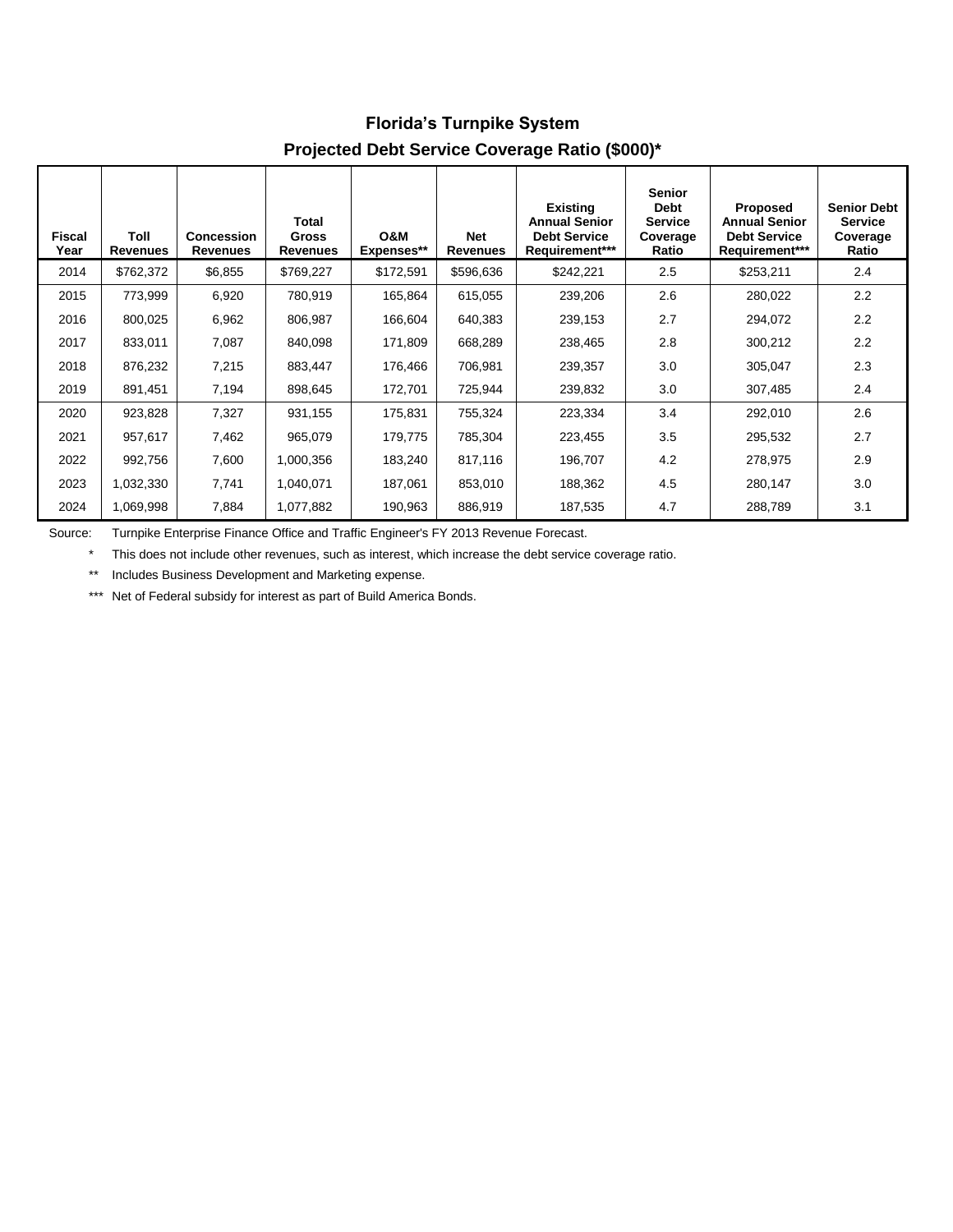| Year | <b>Golden Glades -</b><br><b>Ft. Pierce Toll</b> | <b>CPI</b> | Toll in<br>2012 Dollars |
|------|--------------------------------------------------|------------|-------------------------|
| 1957 | \$2.40                                           | 28.1       | \$19.61                 |
| 1979 | 2.65                                             | 72.6       | 8.38                    |
| 1984 | 2.65                                             | 100.0      | 6.08                    |
| 1989 | 4.10                                             | 124.0      | 7.59                    |
| 1991 | 5.00                                             | 136.2      | 8.43                    |
| 1993 | 5.90                                             | 144.5      | 9.37                    |
| 1995 | 5.90                                             | 152.4      | 8.89                    |
| 2004 | 5.90 (S), 7.70 (C)                               | 188.9      | $7.17$ (S), 9.36 (C)    |
| 2012 | $6.80$ (S), $8.90$ (C)                           | 229.6      | $6.80$ (S), $8.90$ (C)  |

## **Illustrative Tolls vs. CPI**

Source: U.S. Bureau of Labor Statistics.

Note: CPI Base Year is 1984.

S: SunPass toll

C: Cash toll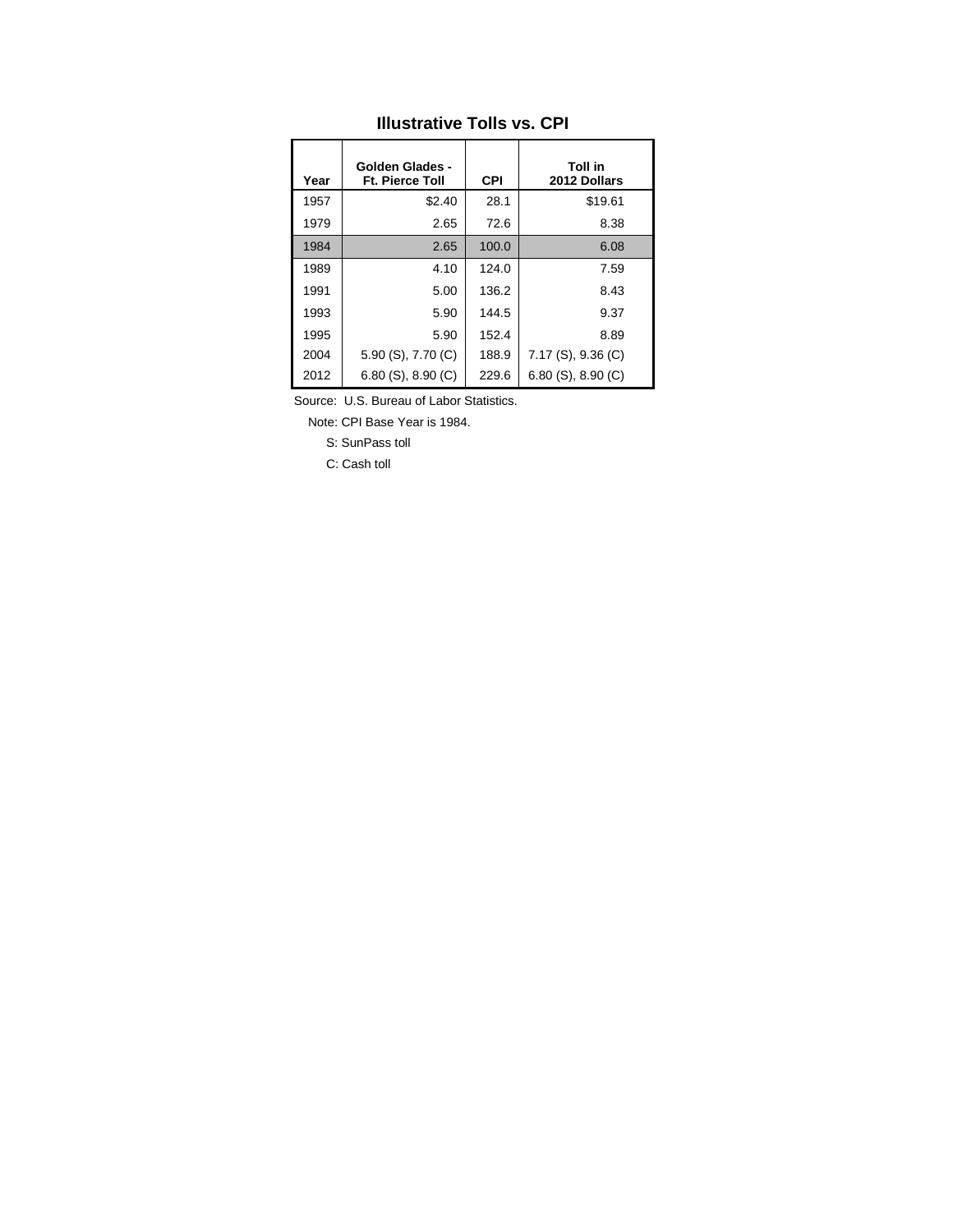# **Comparison to Other National Toll Facilities**

| Facility                      | Miles | Gross<br>Operating<br>Revenues* | <b>O&amp;M</b><br><b>Expenses</b> | O&M as a<br>Percent of<br>Gross<br><b>Revenues</b> | <b>Net</b><br><b>Revenues</b> | <b>Debt</b><br><b>Service</b> | <b>Debt</b><br>Service per<br>Net<br>Revenue* |
|-------------------------------|-------|---------------------------------|-----------------------------------|----------------------------------------------------|-------------------------------|-------------------------------|-----------------------------------------------|
| Oklahoma Turnpike             | 605   | \$235,079                       | \$86,706                          | 37%                                                | \$148,373                     | \$90,753                      | 1.6                                           |
| New York State Thruway        | 570   | 672,958                         | 473,460                           | 70                                                 | 199,498                       | 199.376                       | 1.0                                           |
| Pennsylvania Turnpike         | 545   | 803,939                         | 387.506                           | 48                                                 | 416,433                       | 395,025                       | 1.1                                           |
| Florida's Turnpike (FY 2013)  | 460   | 767.985                         | 157.388                           | 20                                                 | 610.597                       | 243.618                       | 2.5                                           |
| New Jersey Turnpike Authority | 321   | 1.486.313                       | 523,815                           | 35                                                 | 962,498                       | 1,785,396                     | 0.5                                           |
| Illinois State Toll Highway   | 286   | 969,832                         | 269,094                           | 28                                                 | 700,738                       | 250,253                       | 2.8                                           |
| Ohio Turnpike                 | 241   | 271,873                         | 111,326                           | 41                                                 | 160,547                       | 55,488                        | 2.9                                           |
| Kansas Turnpike Authority     | 236   | 92,870                          | 40,280                            | 43                                                 | 52,590                        | 58,192                        | 0.9                                           |
| New Hampshire Turnpike        | 89    | 119,939                         | 49,973                            | 42                                                 | 69,966                        | 33,328                        | 2.1                                           |

#### **Key Financial Data (\$000)**

Source: 2012 Audited Annual Financial Reports (unless a different year is stated)

\* For comparative purposes, only operating revenues have been included in gross revenues in order to calculate a debt service per net revenue. Other revenues and expenditures may be included by bond documents in determining a required debt service coverage ratio. For example, some facilities may have other pledged revenues that may increase the debt service ratio if included.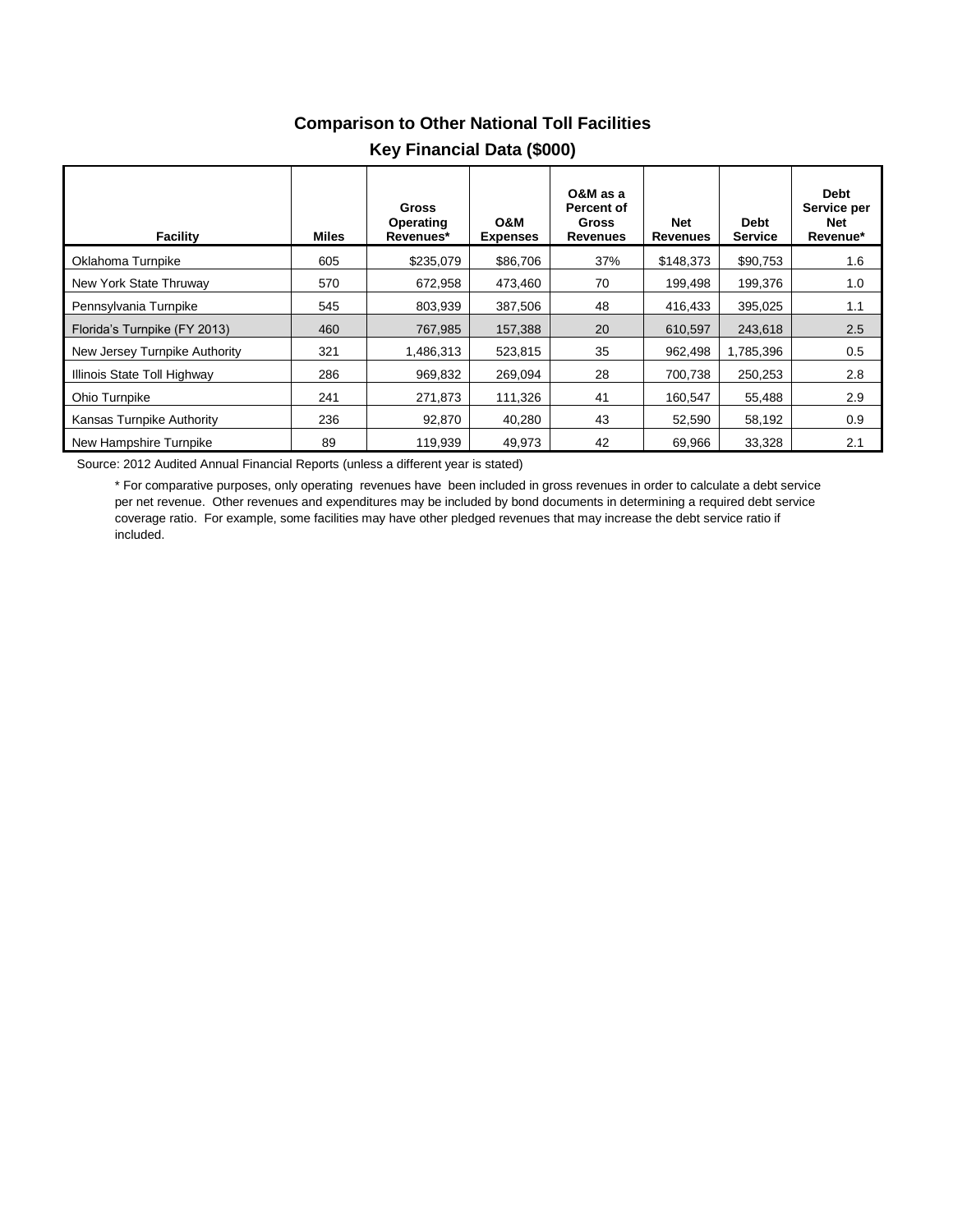| Facility                      | <b>Miles</b> | <b>Net</b><br>Revenue/<br>Mile | <b>Debt</b><br>Outstanding | Outstanding<br>Debt/Mile | <b>Net</b><br>Revenue<br>after Debt<br>Service/Mile | Current<br>Rating<br>Category* |
|-------------------------------|--------------|--------------------------------|----------------------------|--------------------------|-----------------------------------------------------|--------------------------------|
| Oklahoma Turnpike             | 605          | \$245                          | \$1.085.260                | \$1,794                  | \$95                                                | Double A                       |
| New York State Thruway        | 570          | 350                            | 3,280,780                  | 5.756                    | $\Omega$                                            | Single A                       |
| Pennsylvania Turnpike         | 545          | 764                            | 7.952.371                  | 14.592                   | 39                                                  | Single A                       |
| Florida's Turnpike (FY 2013)  | 460          | 1,327                          | 2,772,295                  | 6,027                    | 798                                                 | Double A                       |
| New Jersey Turnpike Authority | 321          | 2.998                          | 8,215,947                  | 25,595                   | <b>NA</b>                                           | Single A                       |
| Illinois State Toll Highway   | 286          | 2,450                          | 3,963,725                  | 13,859                   | 1.575                                               | Double A                       |
| Ohio Turnpike                 | 241          | 666                            | 566.290                    | 2.350                    | 436                                                 | Double A                       |
| Kansas Turnpike Authority     | 236          | 223                            | 266.925                    | 1,131                    | <b>NA</b>                                           | Double A                       |
| New Hampshire Turnpike        | 89           | 786                            | 343.791                    | 3,863                    | 412                                                 | Single A                       |

# **Comparison to Other National Toll Facilities**

**Key Ratios (\$000)**

Source: 2012 Audited Annual Financial Reports (unless a different year is stated).

NA This does not apply since the debt service payment is greater than net revenue.

\* Florida's Turnpike includes the bond ratings from Fitch, Moody's and Standard and Poor's. Other toll facilities are per Standard and Poor's.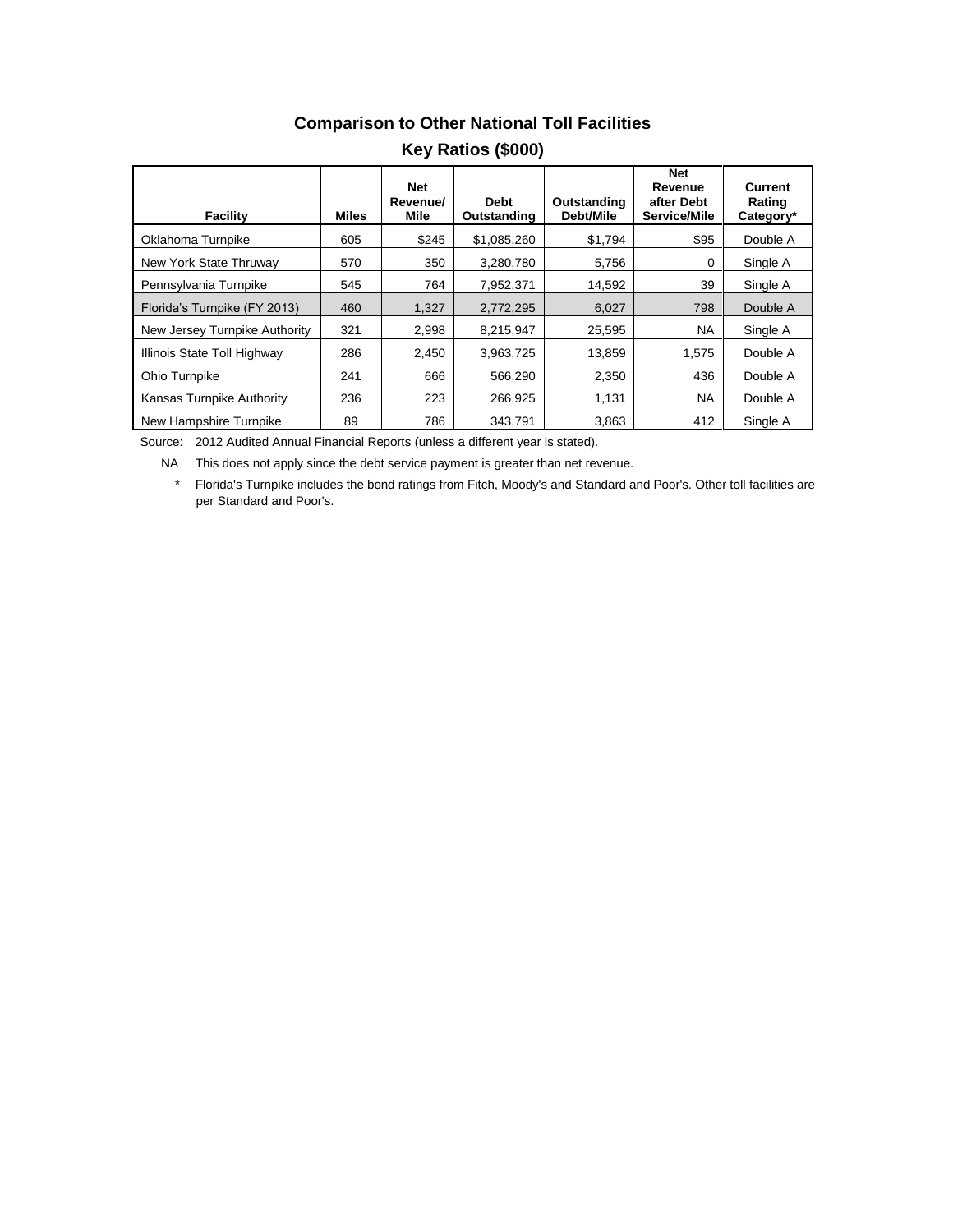

**Florida's Turnpike System Historical Gross Toll Revenue**

This graph illustrates the monthly trends in toll revenue over the entire Turnpike System. The monthly revenue in FY 2013 increased substantially over the preceding fiscal year due to the toll rate increase as mandated by the Florida Legislature. Overall, the Turnpike FY 2013 toll revenue was \$756 million, an increase of \$147 million, or 24 percent over the preceding year.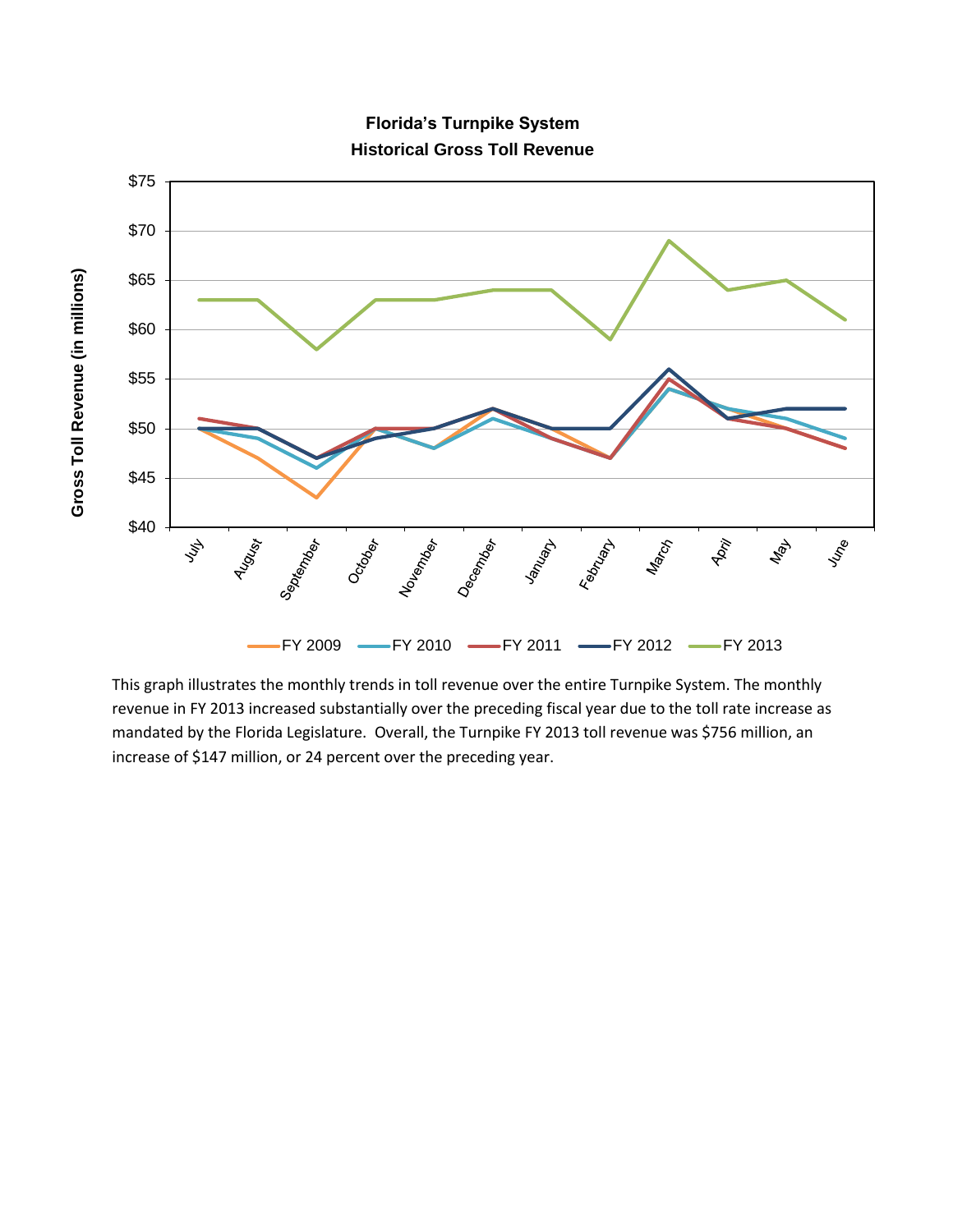

## **Turnpike and Interstate Traffic Compounded Annual Growth 1995-2012**

A comparison of the annual traffic growth rates for the Turnpike and four other Florida interstate highways from 1995 to 2012 is shown in the graph above. Traffic comparisons were made in the geographic proximity to where the interstate highway connected with the Turnpike. For this reason, I-75 was examined in three distinct regions within the state. The first region represents the tolled section of I-75 through Collier and Broward counties (Alligator Alley). The other two regions represent traffic on I-75 in the areas south and north of Tampa. Turnpike data reflect growth on the Mainline only.

As depicted in the graph, the annual compounded traffic growth was the highest on the Turnpike at approximately 5 percent, while the growth on I-95 and I-4 was limited to 1 percent. The second highest growth of 4 percent was reported on the Alligator Alley.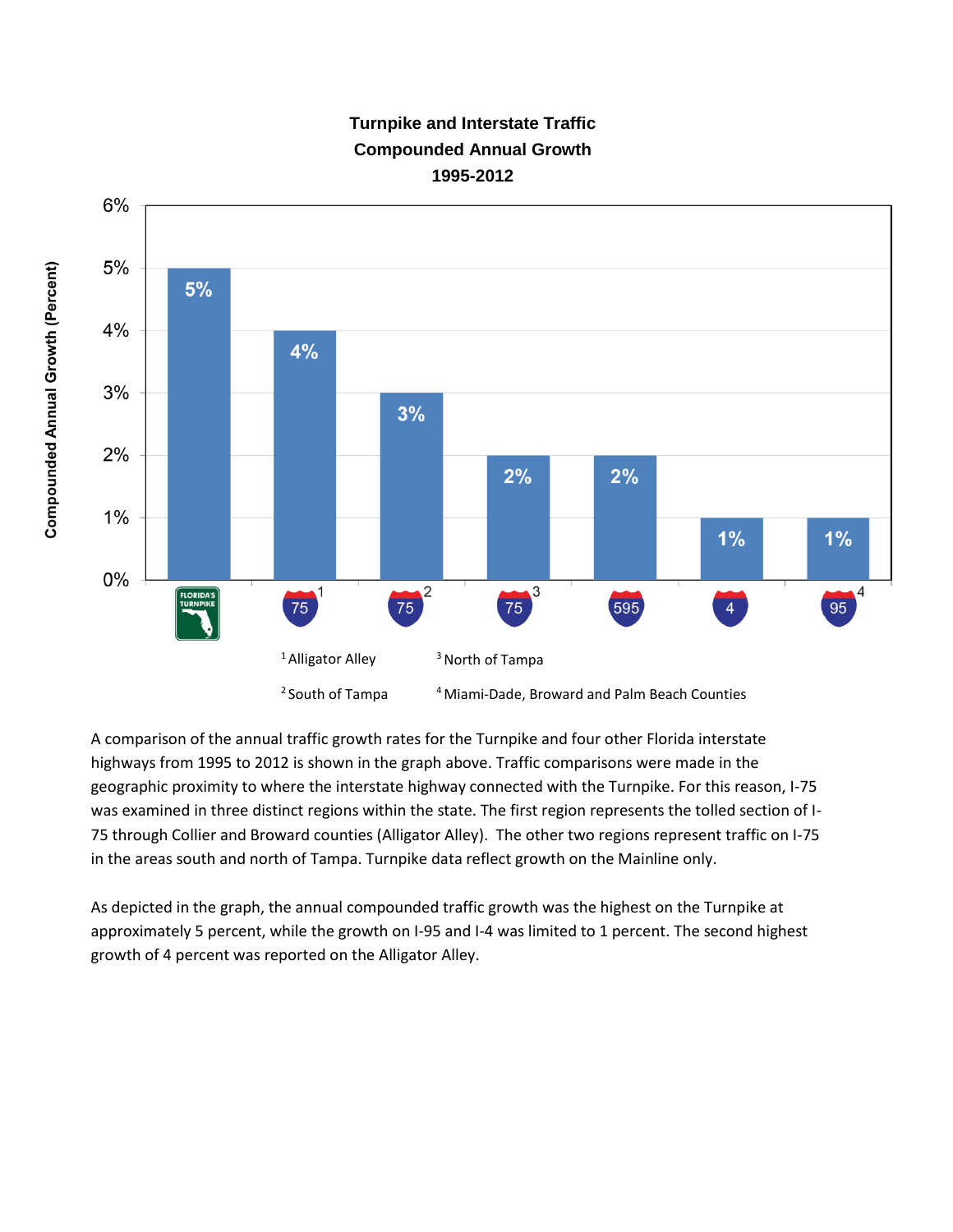

Florida's Turnpike has one of the lowest accident rates on toll roads in the United States. The graph above provides the accident rates for Florida's Turnpike in addition to two of the largest national toll facilities from 2000 to 2012. Florida's Turnpike accident rate fluctuated minimally within a range from 39 to 62 accidents per every 100 million vehicle-miles-of-travel (VMT). This range is lower than Florida's interstates, which ranged from 54 to 79 accidents per every 100 million VMT during the same period. The accident rates for other toll facilities ranged from a low of 32 in Oklahoma in 2010 to a high of 96 in Ohio in 2005.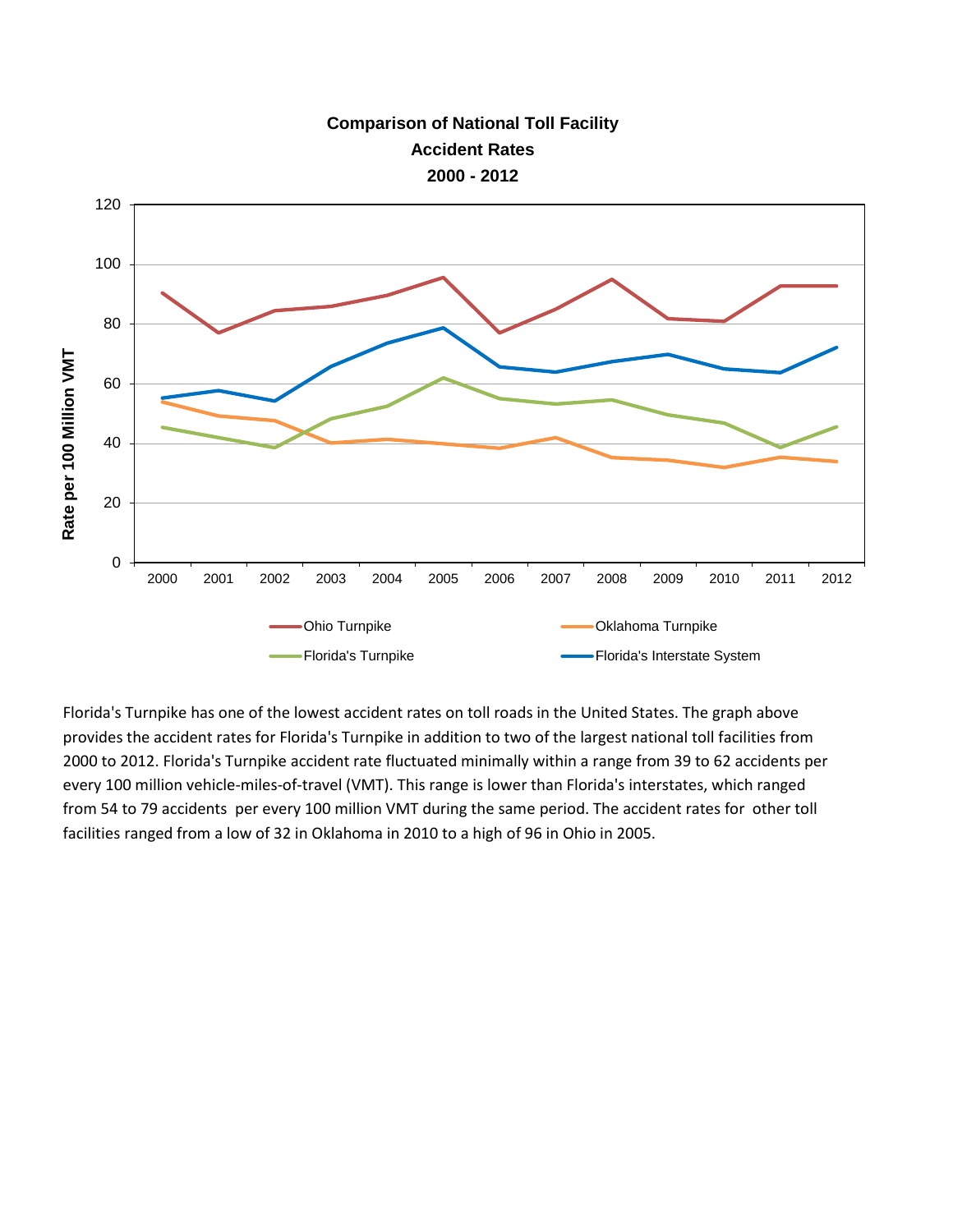



As part of the Turnpike's ongoing commitment to safety, the Turnpike conducts an annual independent inspection of its roadway facilities. This inspection program ensures that facilities with high safety and functional standards are provided to customers. During FY 2013, the Turnpike received an overall rating of 88 (on a scale of 1 to 100). In FY 2013, the methodology for developing the Maintenance Rating Program rating was modified to provide equal weightings to the various maintenance categories which resulted in a lower score. Application of the new methodology for fiscal years 2012 and 2011 would have resulted in MRP ratings of 89 and 91 respectively. As depicted in the graph, the Turnpike has consistently scored well above the required minimum standard maintenance rating score of 80.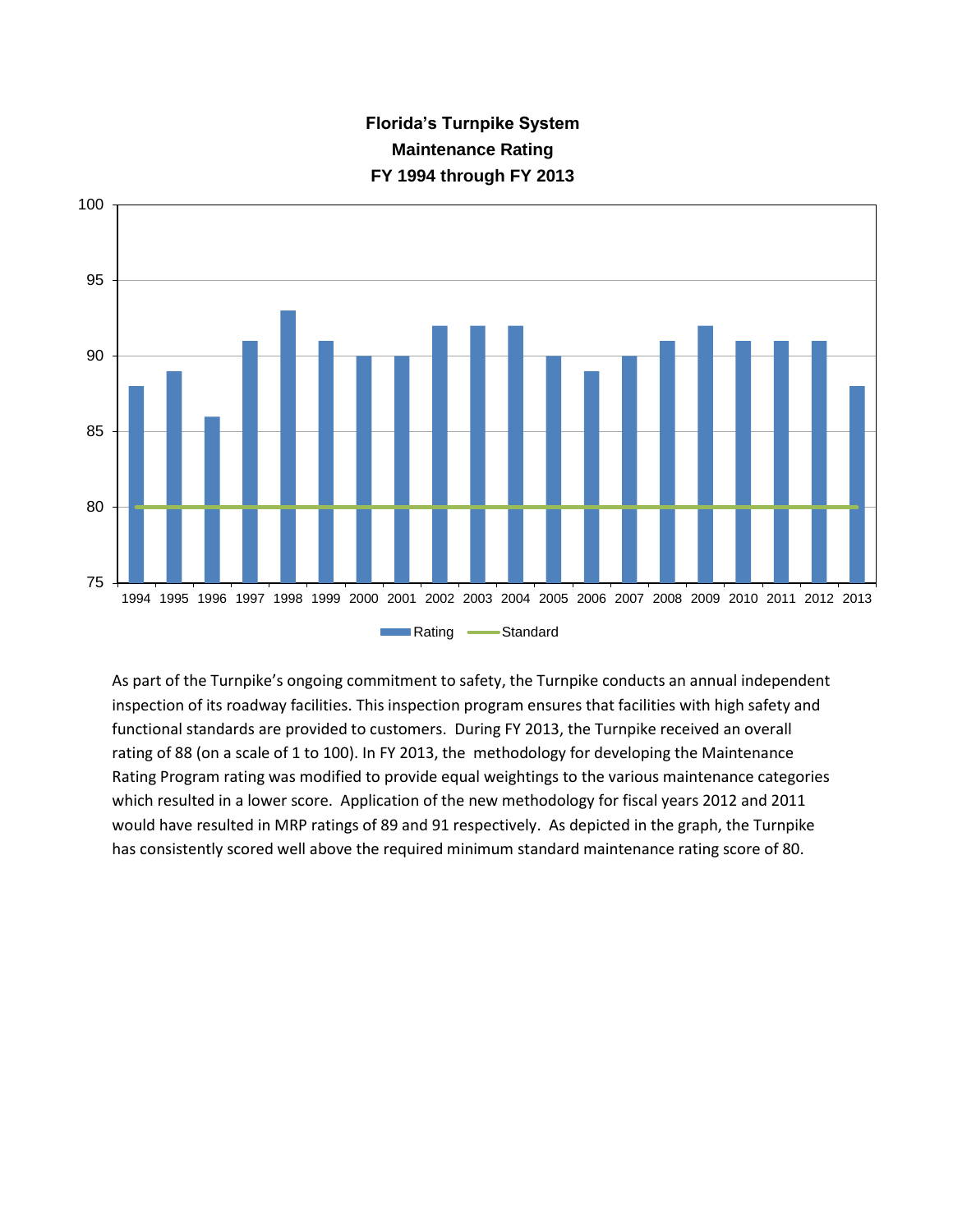

The Turnpike provides Road Ranger services at no cost to customers. The graph above shows the breakdown of service calls by type provided by the Road Ranger Program during FY 2013. Assistance to stranded or disabled motorists and debris removal accounted for 74 percent of all services provided. The majority of the Road Ranger truck routes patrol the Mainline until 8:00 pm each day. Road Rangers responded to nearly 118 thousand service calls in FY 2013, an increase of over 2 percent from the preceding year.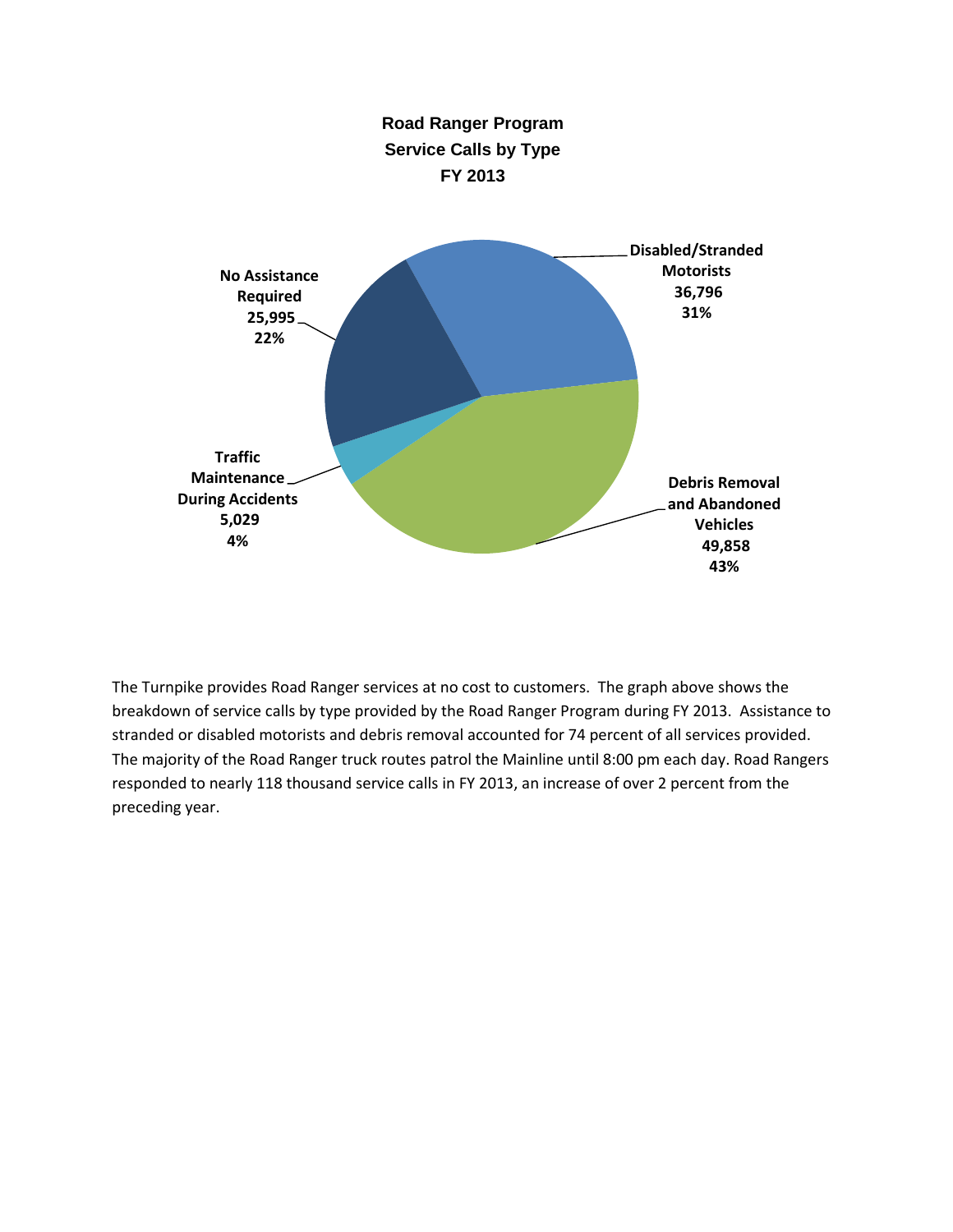

**Florida's Turnpike System Historical and Projected Toll Revenue**

This graph provides actual toll revenue since 1960 and projected toll revenue through FY 2024 for all components of the Turnpike System. Historically, toll revenues have significantly increased due to numerous factors. These factors include the opening of new expansion projects, increased traffic volumes, acquisitions of roadways and increases in toll rates. The projected revenues include two new expansion facilities and additional revenues from toll indexing as required by the Florida Statues.